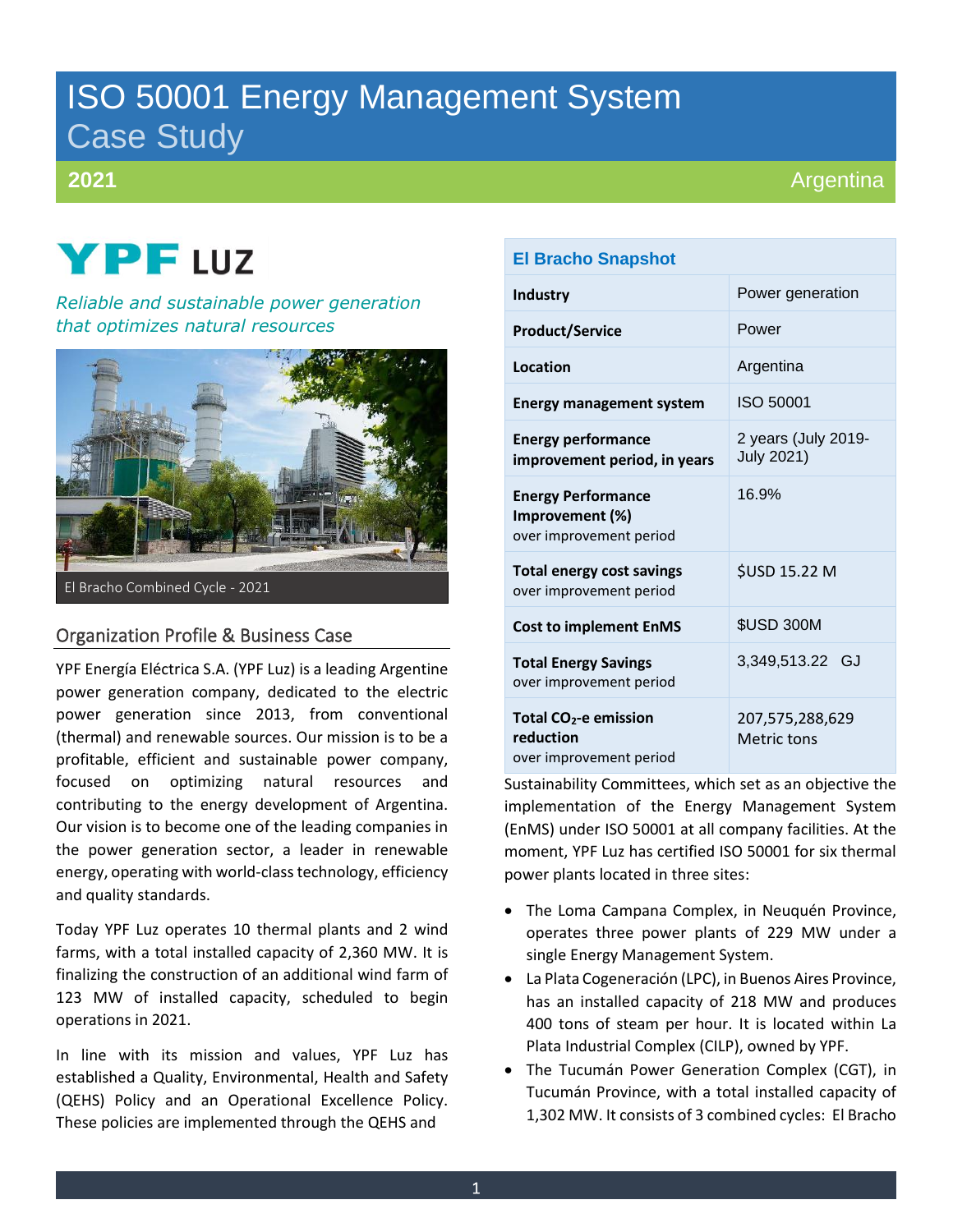(CTEB) of 473 MW, San Miguel de Tucumán (CTSMT) of 382MW and Tucumán (CTT) of 447 MW.

This case will review the implementation of the Energy Management System (EnMS) at CTEB, from July 2019 to July 2021, demonstrating the benefits of the ISO 50001 certification. It details the transition of the operation of CTEB as an open cycle gas plant (CTEB-OC) in July 2019, to the final configuration as a combined cycle power plant (CTEB-CC) in October 2020, which required the addition of a facility to extract heat from the exhaust gases of the gas turbine by means of a heat recovery steam generator that generates steam to produce more energy, thus making a more efficient use of the natural resources as fuel and air. At CTEB, as in other thermal power plants, ISO 50001 is a key tool to optimize the use of the natural gas, which is the main input in the production of our final product: electrical power.

*"The energy management principles helped us realize that the investment in a combined cycle would offset natural gas usage in 5 years, an important contribution to the sustainability."*

—Martín Mandarano, CEO of YPF luz

#### Business Benefits

The implementation of the Energy Management System (EnMS) with ISO 50,001 standards at El Bracho Thermal Power Plant (CTEB) resulted in a 36.3% improvement in energy performance in 2020 [GJ/kWh], compared to the plant´s initial efficiency. The power generated after the technological change of CTEB led to savings in the gas consumption of the Argentine electricity market. CTEB´s Heat Rate of 1,537 kcal/kWh is now 16.9% better than the market average1 of 1.851 kcal/kWh, achieving an natural gas saving of 95810.48 kNm<sup>3</sup> equivalent to 3,349,513.22 GJ not consumed, which represents an energy cost saving of \$USD 15,228,505 and a reduction of 207,575,288,629 metric tons of  $CO<sub>2</sub>$  eq. emissions.

CTEB was conceived in 2016 as an open-cycle thermoelectric power plant, that is, with a natural gas turbine, which began operations in 2018. In line with the mission and values of YPF Luz, the company implemented from the outset an EnMS to improve the plant´s operational efficiency. It became clear that one of the many benefits from the conversion of CTEB to a combined cycle plant would result be higher energy efficiency in terms of use of natural gas, and a reduction in emissions.

The project consisted in the addition of a steam cycle to CTEB, which improved the plant´s performance (heat rate) from 38% when the open cycle gas turbine would release heat to the atmosphere, to approximately 57% (depending on atmospheric conditions), with the installation of a Heat Recovery Steam Generator ("HRSG") to capture a major part of the heat of the exhaust gases of the gas turbine to produce steam and use it to generate more electrical energy in a steam turbine, achieving one of the highest efficiencies in the global electricity market as a "Combined cycle" plant.

The combined cycle plant improved efficiency, allowing to produce each MWh of energy with 36.31% less natural gas. The source of this recovery is the heat capture from the exhaust gases that reduces their temperature from 590°C to 78°C, thus allowing to use this heat to produce steam and more energy with a steam turbine.

This represents a better use of atmospheric air. The gas turbine as an open cycle plant consumes 620 kg/s of filtered air to generate 268MW, equivalent to 8,328 kg/MWh. As a combined cycle power plant, it uses 4,862 kg/MWh, reducing 58.4% the use of air per MWh.

#### Plan

Since Complejo Generación Tucumán (CGT) had already certified ISO 9001, 14001 and 45001, management realized that ISO 50001 could be successfully incorporated into its Integrated Management System

 $1$  Wholesale Electricity Market (MEM), CAMMESA, 2020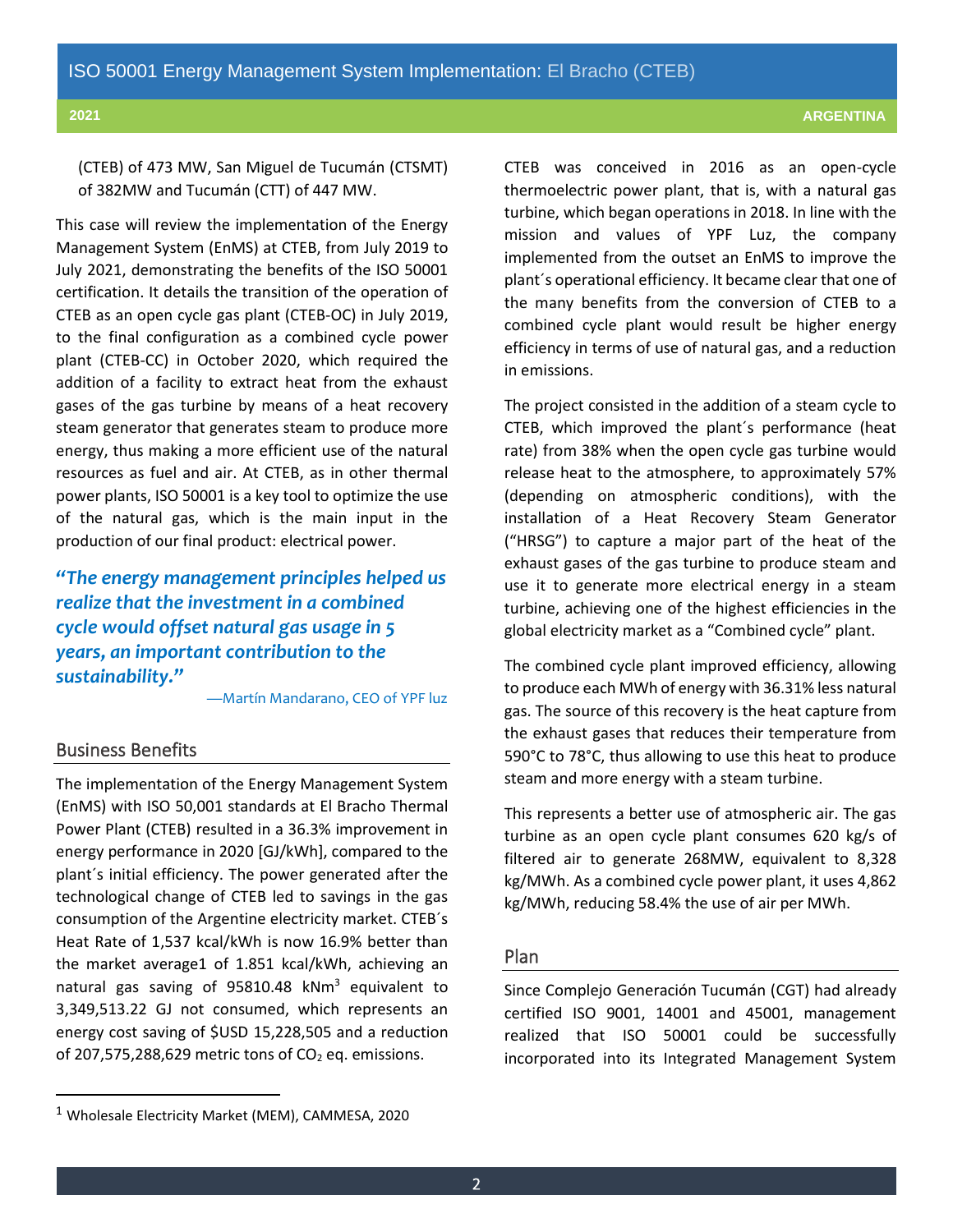allowing significant opportunities for improvement in energy use aligned with the company´s mission.

ISO 500001 was an advantage because the construction of the CTEB combined cycle was carried out with bank financing which included periodic audits to demonstrate the degree of compliance with works progress and environmental and safety issues, following IFC and ISO Standards.

Within this framework, CGT formed an Energy Management Committee (EMC) with representatives of each area of the complex, led by the Regional Operations Manager. The EMC was trained and advised by a specialized consultant and focused on the improvement of energy management starting in January 2018.

Firstly, the EMC determined all energy sources used in the power generation process, quantified them and defined their uses. The EMC then determined which variables needed to be monitored, since what is not measured is not quantified, and what is not quantified cannot be improved.

After numerous meetings, the EMC defined two criteria for the determination of Significant Energy Uses (SEUs):

- 1. Any use or consumption that represents more than 80% of the total energy consumed.
- 2. Any use or consumption with potential savings to improve energy performance.

Based on these criteria, the EMC defined three SEUs for CTEB:

- 1. Energy for power generation
- 2. Energy for startup
- 3. Electrical energy in auxiliary services

The EMC identified that a very important SEU for the power plant was natural gas consumption when the gas turbine was in service (generating electrical energy) and recommended to focus efforts in this area.

When analyzing the investment of installing a HRSG to increase power sale as an expansion of the business, we noted how positive it would be in terms of energy efficiency based on Sankey's diagram. The most consistent opportunity with our EnMS consisted in making a more efficient use of natural gas, which shows



*CTEB Gas Turbine Sankey Diagram - Analysis for March- August 2018*

combined cycle project is a much better use of air and natural gas per MWh produced. Additionally, since the Argentine market prioritizes efficient generation, the HRSG would also increase the total energy sold.

The Heat Rate is the indicator that evidences this improvement, which relates:

> $HR\left[\frac{kcal}{lH} \right]$  $\left[\frac{kcal}{kWh}\right]=\frac{natural~gas~consumtion}{electric~power~generate}$ electric power generated

To track energy performance, in 2019 the EMC defined the following Energy Performance Indicators (EnPIs) and Energy Baseline (EnBs) for CTEB:

- 1. Energy Consumption (natural gas and electricity) during gas turbine startups
- 2. Electrical Energy Consumption in auxiliary services when the gas turbine is out of service
- 3. Energy Consumption (natural gas and electricity) and Power Generation, over time.

After the implementation of the combined cycle project (installation of a HRSG and steam turbine), there were significant changes in the operating configuration and profile of the plant. For this reason, in 2021, a new energy review defined the EnPIs and EnBs for the CTEB CC:

- 1. Energy Consumption (natural gas and electricity) during gas turbine starts
- 2. Heat Rate Operating Under Combined Cycle
- 3. Energy Consumption (natural gas and electricity) and Power Generation, over time

that one of the many beneficial outcomes of the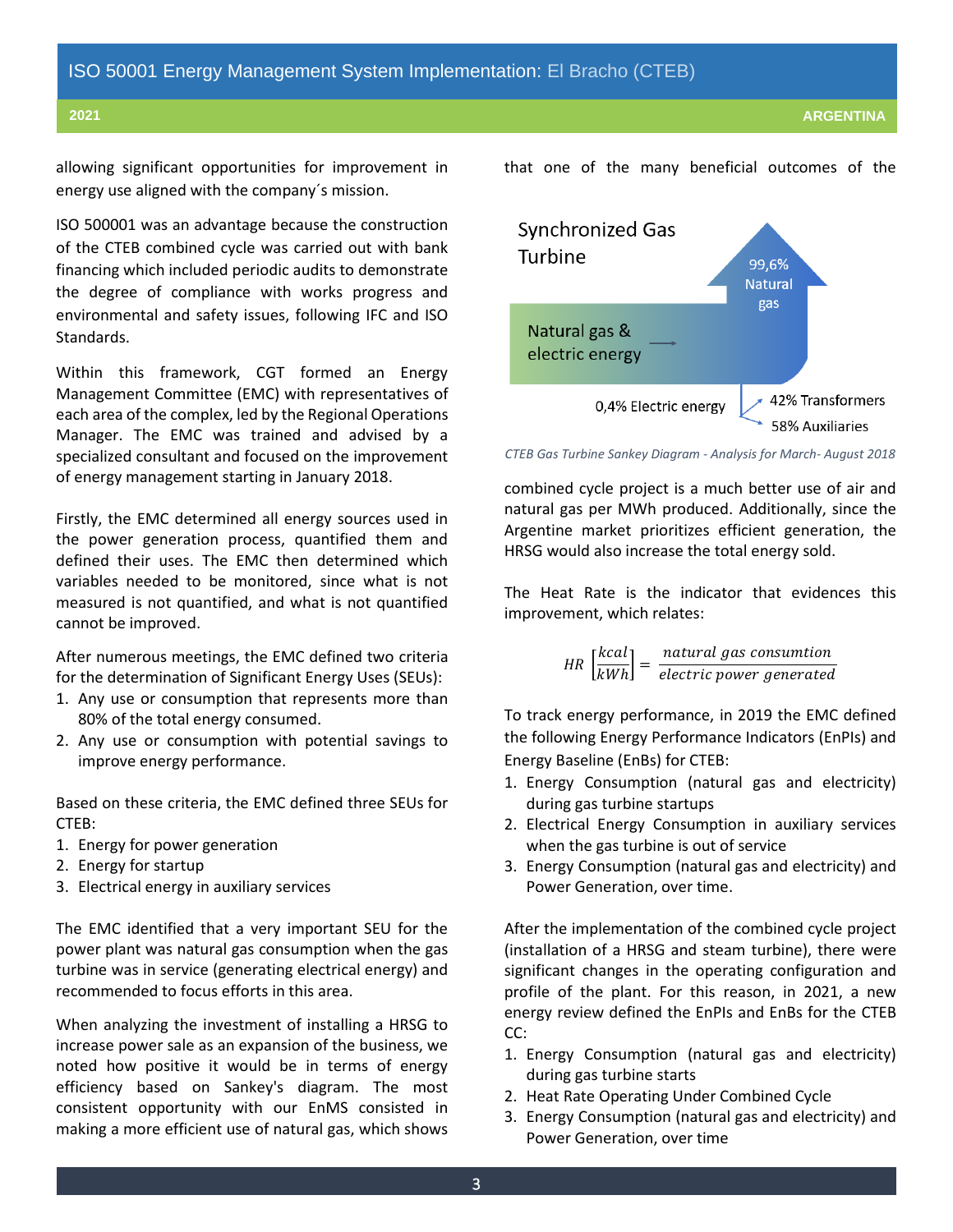4. Compressor efficiency of the Gas Turbine



*Greenhouse at CGT 1*

Finally, in addition to the incorporation of a heat recovery facility for the use of exhaust gases from the combustion of the gas turbine, for CTEB, YPF Luz assumed a commitment with the Province of Tucumán to contribute to the capture of  $CO<sub>2</sub>$  through the plantation of 1,090,000 trees over a 10 year period.

Between July 2019 and July 2021, CGT produced 300,000 trees. Considering that a tree can capture an estimated average of 15 kg of  $CO<sub>2</sub>$  per year (the amount depends on tree type, age, soil type, irrigation, temperature, etc), YPF Luz has contributed with the capture of approximately 16.7 tnm<sup>3</sup>/day of CO<sub>2</sub> in this period (this is an estimation, not included in our  $CO<sub>2</sub>$  calculation).

#### Do, Check, Act



*CGT Control Room*

#### EnMS initial implementation

The implementation of an effective EnMS was achieved with the contribution of all areas to the EMC, communication and fluid interactions between the different areas of CGT.

Recurring complexity surrounded two major themes:

- 1. Little historical data for the construction of energy baselines that could be used in the EnMS (baselines for a new thermoelectric plant in its open cycle).
- 2. Identification of potential improvements in a new open-cycle power plant using latest technology.

The first situation was partly countered with the instant digital data for CTEB available at the Control Room, although a validation and audit of this data was required. The second situation was addressed through the conversion of the power plant to a combined cycle plant.

The following additional activities to improve energy performance were implemented:

- 1. Automation of controls of auxiliary systems and processes impacting energy performance.
- 2. Maintenance plans of instruments/equipment associated with SEUs within SAP.
- 3. More detailed monitoring of compressor washing.
- 4. Energy performance evaluation of new services, products and equipment linked to the SEUs. YPF Luz invites bidders to inform energy improvement information, if available.
- 5. Implementation of PI System to collect and process data more efficiently on energy performance indicators.
- 6. The information available in our control room promoted a continuous training of our personnel.
- 7. Implementation of awareness signage at the plant
- 8. Continuous audits, both internal and external, to achieve the improvement of the EnMS



#### Heat Rate Tracking

The EMC is responsible for tracking defined EnPIs and EnBs. When a deviation outside the range of the statistical error bands of each of the defined Energy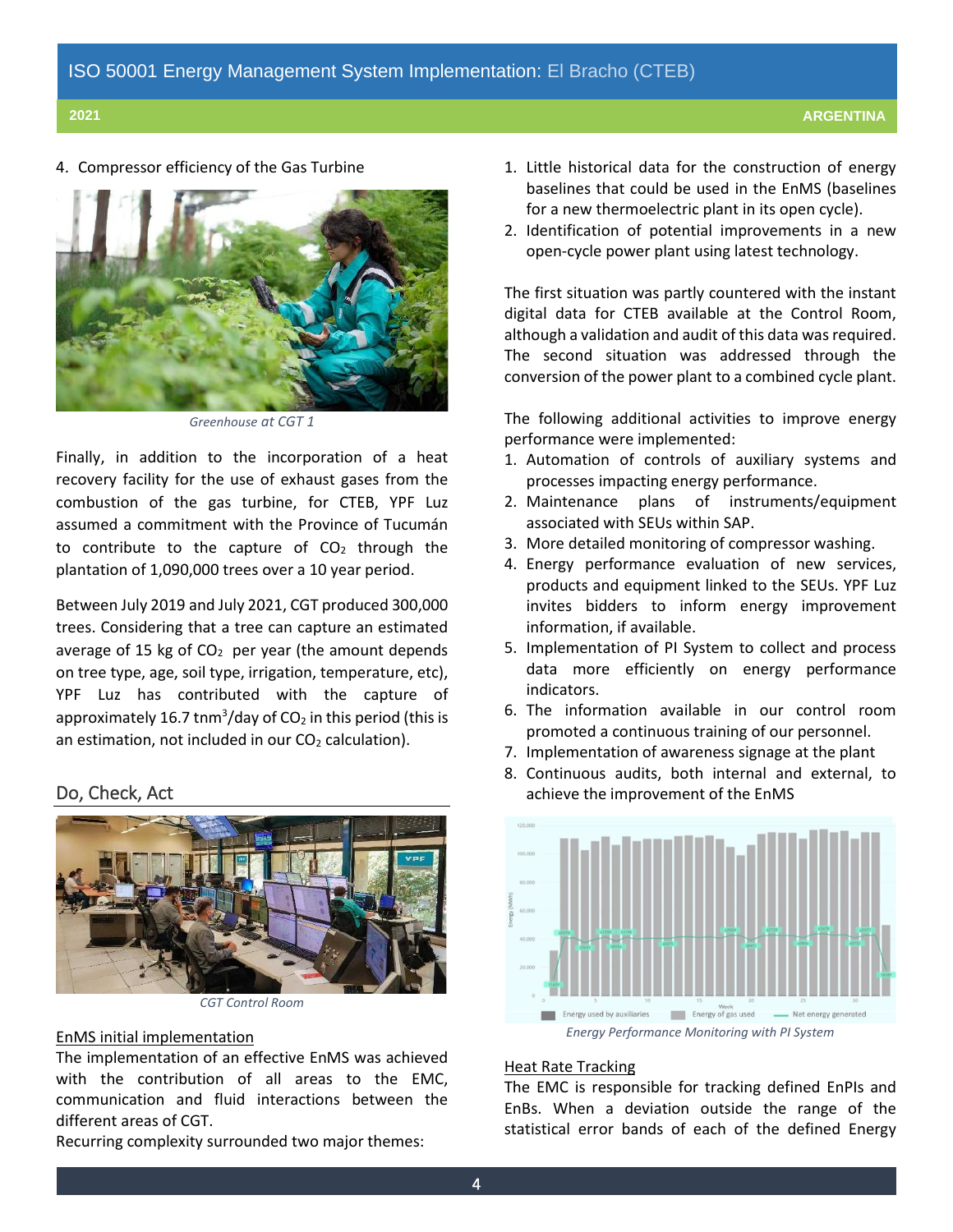Baselines is observed, it constitutes a non-conformity to the EnMS. These deviations are recorded and treated by the EMC, on a monthly basis, and compared against annual objectives. This allows to detect deviations and to take the appropriate corrective measures in the short term.

The improvement in CTEB's energy performance can be visualized in the EnBs associated with Heat Rate:

| 2600                                                                                                                                                                                                                                                                                                                                                                                                                               | El Bracho Power Plant (CTEB) |                |           |         |            |                                          |           |           |           |
|------------------------------------------------------------------------------------------------------------------------------------------------------------------------------------------------------------------------------------------------------------------------------------------------------------------------------------------------------------------------------------------------------------------------------------|------------------------------|----------------|-----------|---------|------------|------------------------------------------|-----------|-----------|-----------|
| 2400                                                                                                                                                                                                                                                                                                                                                                                                                               |                              |                |           |         |            |                                          |           |           |           |
| <br> <br> <br>  KC<br> <br>  2000<br>                                                                                                                                                                                                                                                                                                                                                                                              | Open cycle                   |                |           |         |            | Combined<br>cycle                        |           |           |           |
| $\begin{array}{l} \boxed{9} \\ \frac{1}{6} \\ \frac{1}{6} \\ \frac{1}{6} \\ \frac{1}{2} \\ \frac{1}{2} \\ \frac{1}{2} \\ \frac{1}{2} \\ \frac{1}{2} \\ \frac{1}{2} \\ \frac{1}{2} \\ \frac{1}{2} \\ \frac{1}{2} \\ \frac{1}{2} \\ \frac{1}{2} \\ \frac{1}{2} \\ \frac{1}{2} \\ \frac{1}{2} \\ \frac{1}{2} \\ \frac{1}{2} \\ \frac{1}{2} \\ \frac{1}{2} \\ \frac{1}{2} \\ \frac{1}{2} \\ \frac{1}{2} \\ \frac{1}{2} \\ \frac{1}{2}$ | Net HR [Kcal/MWh]            |                |           |         |            |                                          |           |           |           |
|                                                                                                                                                                                                                                                                                                                                                                                                                                    | ----- Upper Limit            |                |           |         |            |                                          |           |           |           |
|                                                                                                                                                                                                                                                                                                                                                                                                                                    | ----- Lower Limit            |                |           |         |            |                                          |           |           |           |
| 1200                                                                                                                                                                                                                                                                                                                                                                                                                               |                              | ----- Baseline |           |         |            |                                          |           |           |           |
| 1000<br>$12 - 19$                                                                                                                                                                                                                                                                                                                                                                                                                  | $01 - 20$                    | $03-20$        | $04 - 20$ | $06-20$ | $08-20$    | $09 - 20$                                | $11 - 20$ | $01 - 21$ | $02 - 21$ |
|                                                                                                                                                                                                                                                                                                                                                                                                                                    |                              |                |           |         | Month-Year |                                          |           |           |           |
|                                                                                                                                                                                                                                                                                                                                                                                                                                    |                              |                |           |         |            | CTEB Heat Rate in its two configurations |           |           |           |

The graph shows that the specific consumption of CTEB improves in its OC vs CC configuration (1,537 kcal/kWh vs 2,414 Kcal/kWh, respectively, considering natural gas with a calorific value of 8,350 kcal/ $m<sup>3</sup>$ .

The net energy generated in the CC period was 2,552,126.75 MWh, if CTEB had continued to operate as an open cycle. CAMMESA, which is responsible for dispatch would have had to generate with plants that in 2020 had an average HR of 1,851 [kcal/kWh] to generate the same amount of electricity, instead of consuming 469,963.42 kNm<sup>3</sup>, it would have consumed 565,746.90 kNm<sup>3</sup> (assuming that the dispatch requirement would have been the same).

This difference of 95,810.48  $kNm^3$  (or its equivalent 800,017,488,167.09 Btu) not consumed, translates into an improvement in energy efficiency of:

$$
\left[\frac{18,733,772,025,160.60Btu - 15,561,166,672,861.00Btu}{18,733,772,025,160.60Btu}\right]*100 = 16.9\%
$$

The construction of the CTEB CC required an investment of approx. U\$D 300 million, with the 800,017,488,167.09 Btu of natural gas saved (considering the updated price of natural gas from Bolivia at 4.8 [U\$D/millBtu] improve in U\$D 15,228,505 business benefits to pay de contract for de CTEB.

Additionally, as a control measure within the EnMS, we have continued the monitoring of the heat rate of the CTEB gas turbine (at base load):



*Screenshot of Power BI with CTEB HR tracking at base load, 2021*

#### **Communication**

To receive ideas, observations and/or proposals in relation to CGT's Energy Management, the EMC created an email to receive suggestions. The company also has a company-wide suggestions mail and inboxes to channel employee suggestions. All suggestions are evaluated by the EMC to assess the desirability of implementing them and are answered in the short term.

On the other hand, an important milestone for the EnMS was the assignment of the responsibilities of the EMC. "*It is the EMC's responsibility to play a role as a catalyst for the culture of Energy Performance in its areas of work and to promote and implement executively the action plans to improve our energy management*" said the from the North Region Operations Manager. The members of the EMC of CGT were empowered to carry out Energy Management trainings to the rest of the plant and the organization, functioning as leaders in their work sectors.

#### The success of ISO 50001 at CGT

In 2018, after three months of hard work, CTEB's OC was the first plant of its type to certify under ISO 50001:2011 its main electric power process in the argentine market. After completing the works of the CTEB CC in October 2020, in November of the same year it was certified under the ISO 50001:2018 standard.